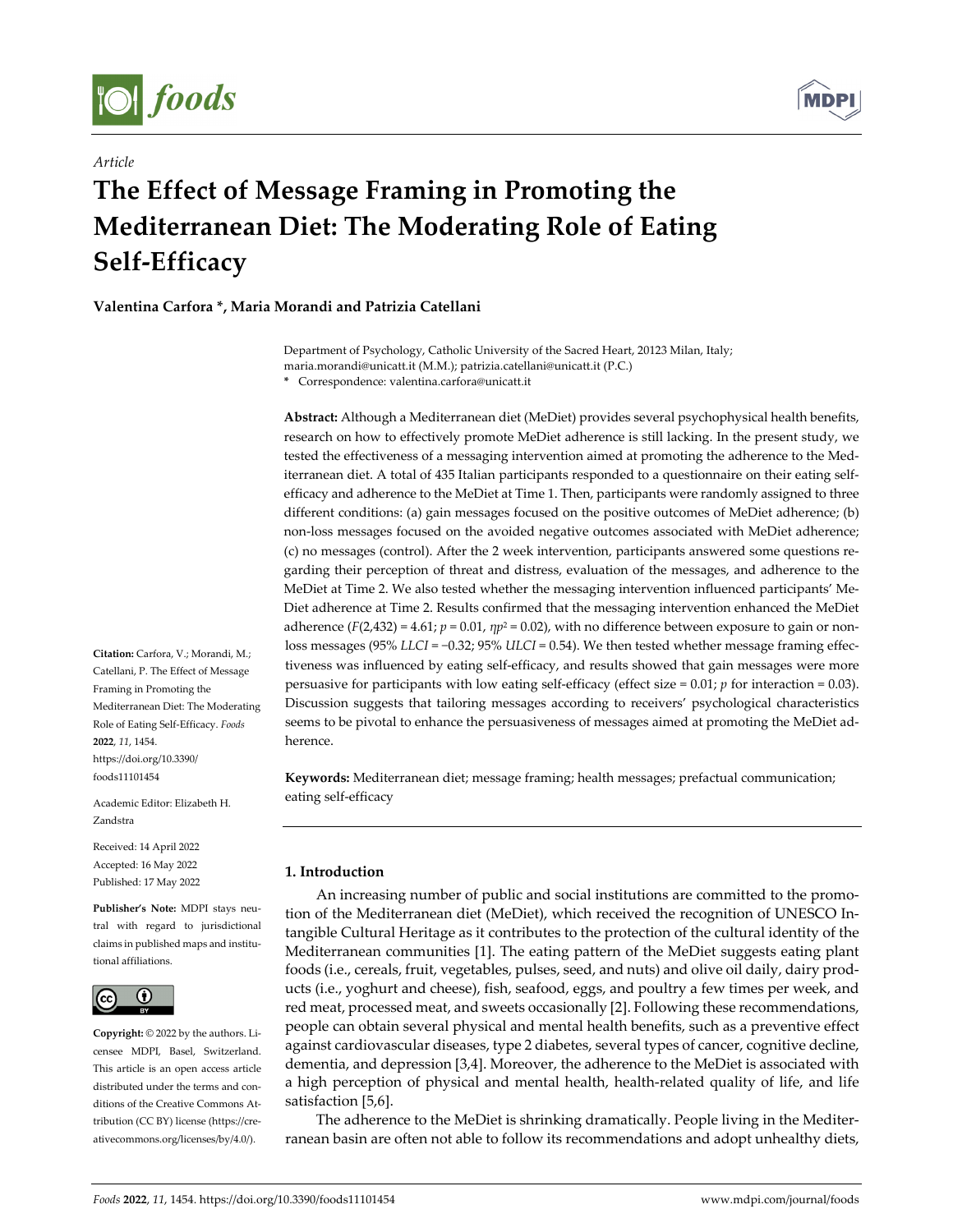which are rich in animal proteins and precooked food [7]. For instance, more than half of Italians have a low consumption of plant foods and a high consumption of sweets, red meat, and processed meat [8]. Therefore, understanding how to effectively communicate the advantages of the MeDiet adoption is an urgent issue, while also considering the re‐ cipients' capacity to follow the proposed health recommendations. To the best of our knowledge, there are no experimental studies on this topic. With the present study, we aimed to contribute to filling this lacuna by testing the effectiveness of messages about the physical and mental health consequences of the adherence to the MeDiet. We considered the persuasiveness of two types of messages, formulated in terms of either gain (i.e., mes‐ sages focused on having health benefits) or non-loss (i.e., messages focused on the avoidance of health risks). Moreover, we tested to what extent these messages would be differ‐ ently persuasive according to receivers' eating self‐efficacy.

## **2. Theoretical Background**

## *2.1. Framing Prefactual Messages to Promote Healthy Food Choices*

The effectiveness of providing information focused on the psychophysical health consequences of food choices has already been established [9–12], especially when messages are formulated in prefactual terms (i.e., "if... then" plans) [13–15]. The persuasiveness of these messages also varies according to the valence framing of the messages, which may involve the anticipation of positive outcomes associated with the adherence to the recommendation (i.e., positive frame; "if you eat vegetables, you will improve your health") or the presentation of negative outcomes associated with the non-adherence to the recommendation (i.e., negative frame; "if you do not eat vegetables, you will damage your health"). Positively framed messages appear to be more effective than negatively framed messages in promoting preventive behaviors, including healthy eating [16]. For instance, positive messages are more effective in promoting fruit and vegetable consumption [17,18], as well as sugar‐sweetened beverage reduction [19].

Starting from the above, in the present study, we only focused on positively framed messages, leading to the following hypothesis:

**Hypothesis 1 (H1).** *Participants who receive positive health messages would have a greater in‐ crease in their MeDiet adherence, as compared to participants who receive no messages.*

The framing of the positive valence of a message can be further differentiated by considering the outcome sensitivity level of message framing. Positively framed messages can emphasize either the presence of a positive outcome (i.e., gain message; "if you eat vegetables, you will improve your health") or the absence of a negative outcome (i.e., nonloss message; "if you eat vegetables, you will avoid harming your health"). On the basis of this classification, past research found that health gain messages are more persuasive than the corresponding non‐loss messages [20,21], and the few existing studies on healthy food choices confirmed these results [22,23]. In the present study, we aimed at extending this evidence by comparing the effect of gain and non‐loss messages in the case of the adherence to the MeDiet. On the basis of the abovementioned literature, we expected that gain messages would be more effective than non‐loss messages. Therefore, we hypothe‐ sized the following:

**Hypothesis 2 (H2).** *Participants who receive gain health messages would have a greater increase in their MeDiet adherence, as compared to participants receiving non‐loss health messages.*

#### *2.2. Self‐Efficacy*

A long tradition of communication research has shown that message persuasiveness is influenced by the individual characteristics of the recipients [24]. Among these, particular attention was paid to self‐efficacy, which is defined as the confidence that people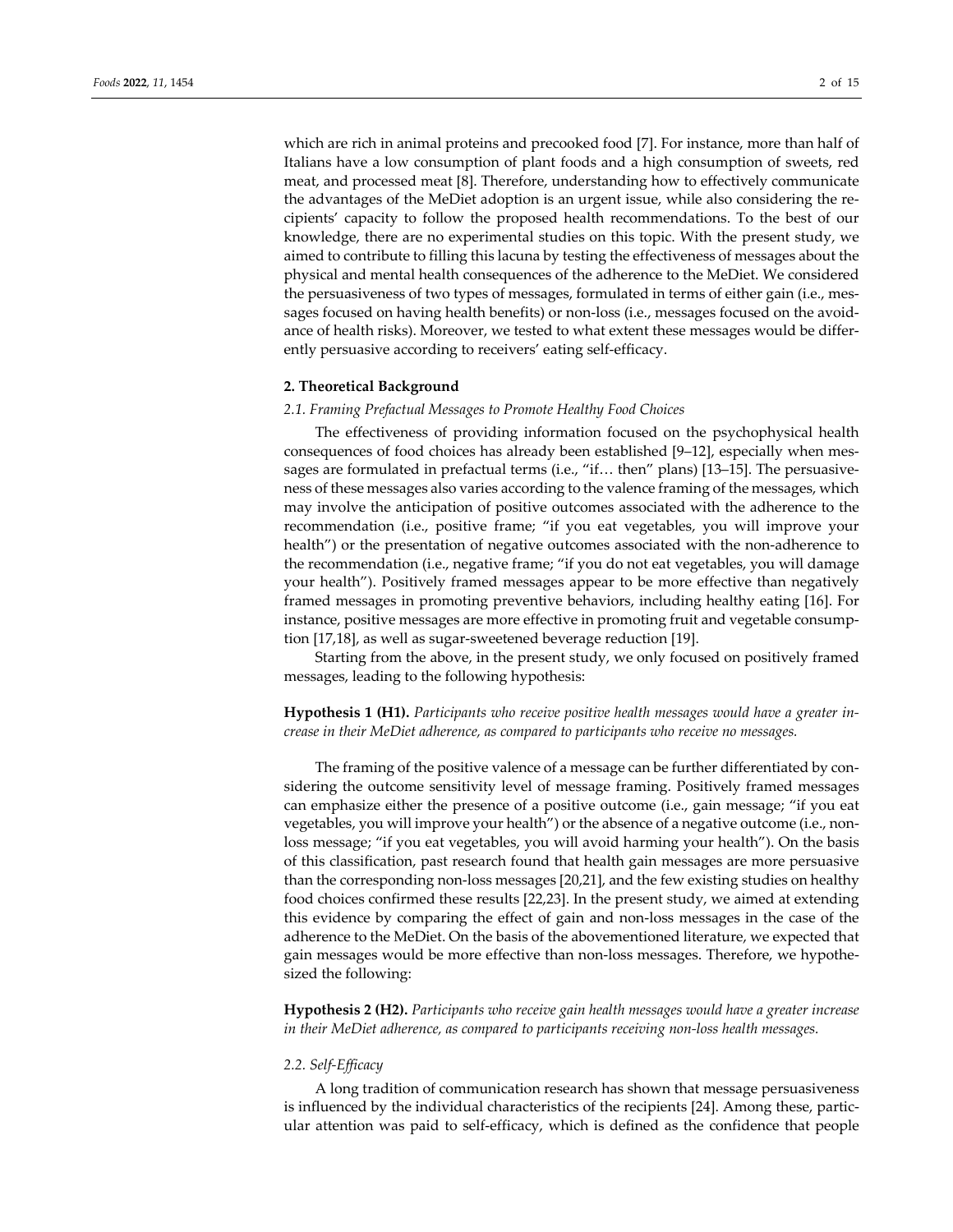have in their ability to perform a certain behavior [25]. Consistently, eating self-efficacy regards individuals' belief in their ability to successfully control their eating behavior. Having this confidence is of utmost importance because it enhances the likelihood that individuals manage appropriately their diet and translate their intention to eat healthy food into effective actions [26,27]. In the present study, we specifically considered receivers' eating self‐efficacy related to the adherence to the MeDiet [28].

In terms of the effectiveness of health communication, prior research showed that recipients with high self‐efficacy are strongly persuaded by health messages, especially when negatively framed [29–31]. On the contrary, recipients with low self-efficacy are scarcely persuaded by health messages [29,32,33]. This may be due to the activation of a defense mechanism, which leads them to ignore or reject recommendations asking them to engage in an action they do not feel able to perform. In addition, it is still unclear if people with low self‐efficacy are more persuaded by positive or negative message. In this regard, some scholars found no difference in the persuasiveness of these messages [29,32,33], whereas others found that positive messages were more effective than negative messages [31]. However, authors showing the higher effectiveness of positive messages did not consider the difference between gain and non‐loss frames. Due to these mixed results, in the present study, we formulated a research question about the moderating effect of self‐efficacy in message persuasiveness.

**Research Question 1 (RQ1):** Which positive frame (i.e., gain or non-loss frame) is more persuasive for people with low eating self‐efficacy?

## **3. Materials and Methods**

## *3.1. Sample and Procedure*

Ethical approval for this study was obtained from the Ethics Committee for Psychology Research of the Catholic University of the Sacred Heart (protocol number: 06–18; ap‐ proval date: 5 March 2018). We conducted a first power analysis to estimate the sample size needed for the analysis of the variance (ANOVA) to test the effectiveness of the messaging intervention. Considering an effect size  $f = 0.25$ , with an alpha = 0.05, power = 0.80, number of groups = 3 (message conditions), number of measurements = 2 (one measure at two timepoints), and  $p = 0.05$ , the projected sample size needed approximately  $n = 66$ , with specifically about 22 participants per group. Then, we conducted a second sample size estimation for the moderation analysis aimed at testing the different effects of message framing depending on receivers' eating self‐efficacy. We considered an effect size f = 0.03, as obtained by a previous study on sending WhatsApp messages to increase healthy eat‐ ing [33]. With an alpha =  $0.05$ , power =  $0.80$ , number of predictors = 3 (condition; eating self-efficacy, condition  $\times$  eating self-efficacy, and  $p = 0.05$ , the projected sample size needed for the regressions was approximately *n* = 364, with specifically about 121 participants per group. To ensure this sample size despite any dropouts during the intervention phase and enhance the robustness of our findings, we considered a possible dropout rate of 52%, as obtained in the aforementioned study [33]. Thus, the estimated final sample was 553 par‐ ticipants, with specifically about 184 participants per group.

To collect the data, we asked 80 psychology students to each invite via e‐mail or text message three Italian females (one between the age of 18 and 25, one between the age of 26–45, one between the age of 46–75) and three Italian males (same age criteria used for females) to take part in the research. After completing the Time 1 questionnaire, participants were randomly assigned to one of the two message conditions or the control condi‐ tion (see Section 4.3). To do so, a randomization sequence was created using Microsoft Excel 2016. Participants were allocated to the three conditions in the ratio of 1:1:1. Only participants in the two message conditions received daily messages for 14 days. At the end of the 14 day intervention period, all participants completed the Time 2 questionnaire. Finally, they received feedback on the aims of the study.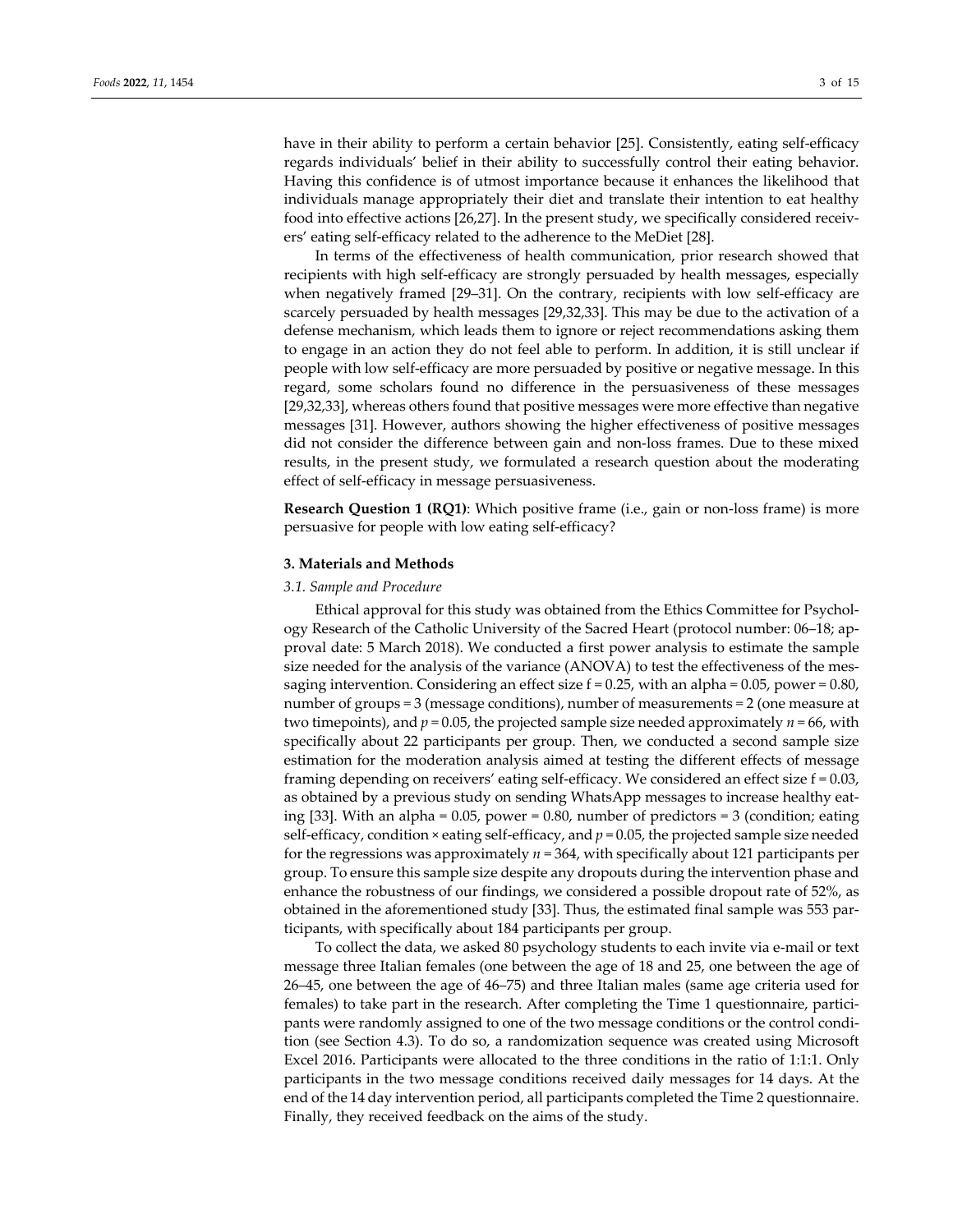Figure 1 shows the flow of participants throughout the study. At Time 1, 480 participants fully completed the questionnaire (212 females, 268 males; age range 18–74 years, mean age = 32.49, *SD* age = 13.95). After the messaging intervention, 435 participants correctly filled out the second questionnaire and were retained as the final sample of our study. In sum, we reached 79% of the extended estimated sample size for the moderation analysis (i.e., 435 out of 553 participants); however, this was one and a half times higher than the minimum estimated sample size (i.e., 364 participants).



**Figure 1.** Flow chart of participants' recruitment.

## *3.2. Measures at Time 1 (T1)*

The questionnaire at T1 included several measures. Below, we report the measures relevant to the present paper.

First, we asked participants sociodemographic information including age, gender, level of education, marital status, and demographic dimension of the municipality of res‐ idence.

*Adherence to the Mediterranean Diet*. Participants' past adherence to the MeDiet was assessed using the "Short Questionnaire to Assess Adherence to the Mediterranean Diet" (MEDAS) [34–37] composed of 14 items (e.g., "How many vegetables serving do you con‐ sume per day?"). The final score ranged from 0 to 14. A score smaller than or equal to 5 indicates a low adherence, a score between 6 and 9 indicates a medium adherence, and a score equal to or higher than 10 indicates a high adherence to the MeDiet.

*Eating Self‐Efficacy*. Participants' self‐efficacy in the adherence to the MeDiet was measured using an adaptation of the "Self‐Efficacy Scale for Adherence to the Mediterra‐ nean Diet" (SESAMeD) [28]. The SESAMeD is composed of 22 items rated on a sevenpoint Likert scale (e.g., "To what extent do you feel confident in your ability to avoid the foods on the following list: Butter, mayonnaise, sugary drinks (soft drinks), etc.; strongly disagree (1)–strongly agree (7)"). High scores correspond to a higher self‐efficacy in fol‐ lowing the MeDiet  $(\alpha = 0.82)$ .

#### *3.3. Messaging Intervention*

During the 14 day intervention (between T1 and T2), all participants assigned to the messaging conditions received daily messages via a private chat on WhatsApp. Thus, 14 messages were sent in each condition. All messages were focused on the psychophysical health consequences of the adherence to the MeDiet and were formulated in prefactual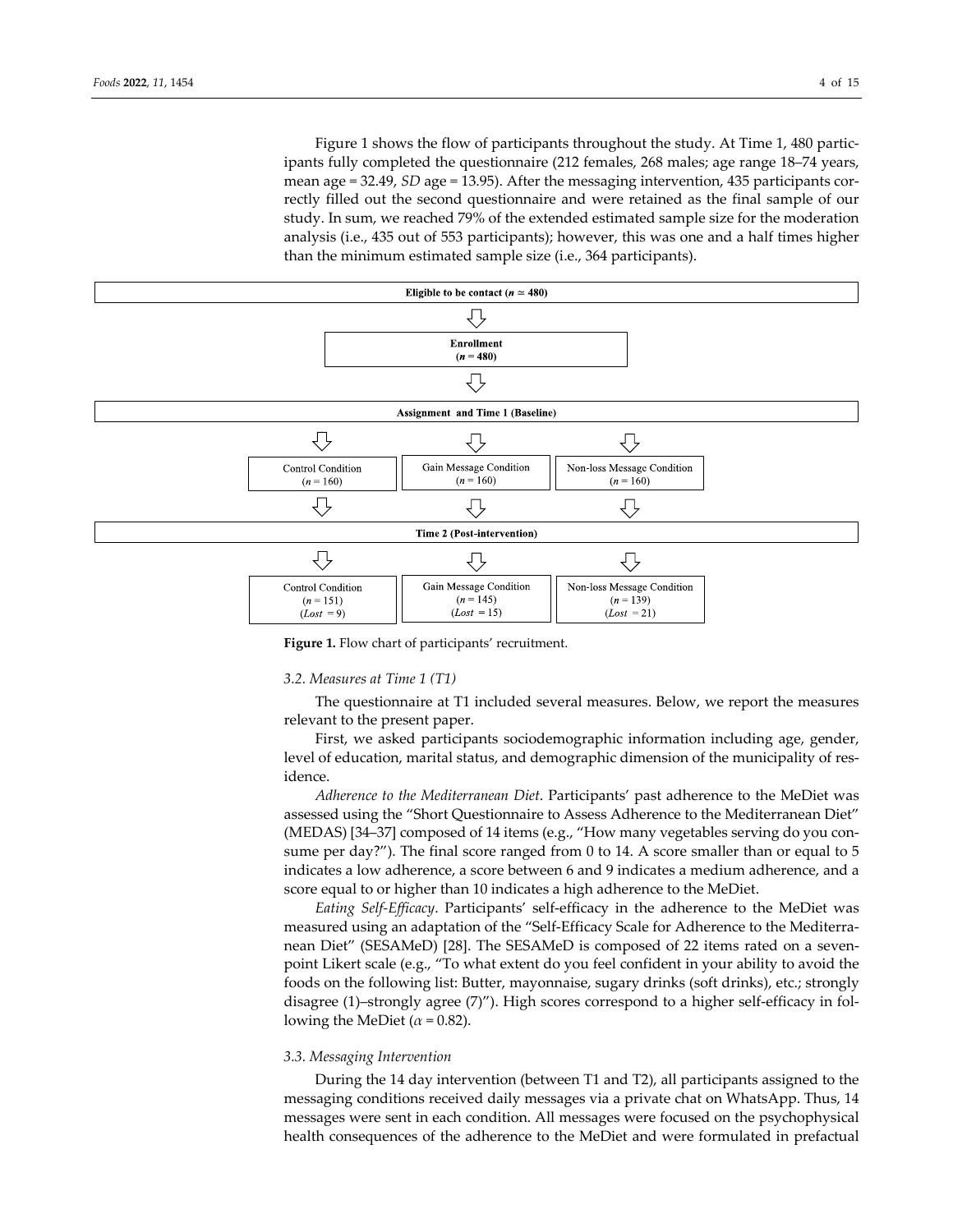terms, presenting a hypothetical future outcome of the recommended behavior (e.g., "if you eat vegetables, you will improve your health") [13]. Depending on the experimental conditions, messages were formulated either in terms of gain or non‐loss. Participants in the *gain message* condition received messages describing the positive psychophysical out‐ comes of the adherence to the MeDiet (e.g., "if you eat two or three servings of fruit a day, you will feel more energetic" and "if you eat two or three servings of fruit a day, you will strengthen your immune system"). Participants in the *non‐loss message* condition received messages focused on the negative psychophysical outcomes avoided by following the Me‐ Diet (e.g., "if you eat two or three servings of fruit a day, you will feel less tired" and "if you eat two or three servings of fruit a day, you will avoid weakening your immune sys‐ tem"). The full list of messages is reported in Appendix A.

#### *3.4. Measures at Time 2 (T2)*

In the questionnaire at T2, we measured again the adherence to the MeDiet, using the same measures employed at T1. We also included some scales to assess participants' evaluation of the messages received via WhatsApp.

*Message reading frequency* of all messages received was measured with an item rated on a scale ranging from "never" (1) to "always" (5) ("How many times did you read the messages?").

*Message tone* was measured with an item using a semantic differential scale ranging from "extremely negative" (1) to "extremely positive" (7) ("How would you rate the tone of the information presented in the messages?"). Higher values indicated a more positive perception of the information tone [37].

*Message involvement* was measured with three items using a Likert scale ranging from "completely disagree" (1) to "completely agree" (7) (e.g., "Messages involved me in what they had to say";  $\alpha$  = 0.91) [37].

*Message trust* was measured with three items using a Likert scale ranging from "not at all" (1) to "extremely" (7) (e.g., "How much confidence do you have in the presented information?";  $\alpha$  = 0.92) [38].

*Systematic processing* was measured with five items using a Likert scale ranging from "completely disagree" (1) to "completely agree" (7) (e.g., "While I was reading the mes‐ sages, I thought about what actions I might take based on what I read"; *α* = 0.86) [39].

*Perceived threat to freedom* was measured with four items using a Likert scale ranging from "completely disagree" (1) to "completely agree" (7) (e.g., "The messages I have re‐ ceived have tried to limit my freedom of choice";  $\alpha$  = 0.82) [40].

*Identity threat* was measured with four items using a Likert scale ranging from "com‐ pletely disagree" (1) to "completely agree" (7) (e.g., "The messages I have received have undermined my sense of self-worth";  $\alpha$  = 0.72) [41].

*Message‐induced distress* was measured with nine items using a Likert scale ranging from "not at all" (1) to "completely" (5) (e.g., "Reading these messages made you feel upset"; *α* = 0.92) [42].

#### *3.5. Data Analysis*

All analyses were conducted with SPSS 25. We first ran descriptive and correlation analyses to explore the measured variables and the relationships among them. We then checked for the absence of biases in randomization using ANOVA and for biases in drop‐ outs using chi‐square test and logistic regression. Next, using independent‐sample *t*‐tests, we checked if the message reading frequency was influenced by the message frame, and if there were differences in the message evaluation (involvement, trust, systematic pro‐ cessing, identity threat, and message‐induced distress) in the two message conditions. As to the main analyses, we used a repeated-measures ANOVA to investigate if the messaging intervention (**H1**) and the message framing (**H2**) were effective in enhancing the ad‐ herence to the MeDiet. Finally, to investigate which message frame was more persuasive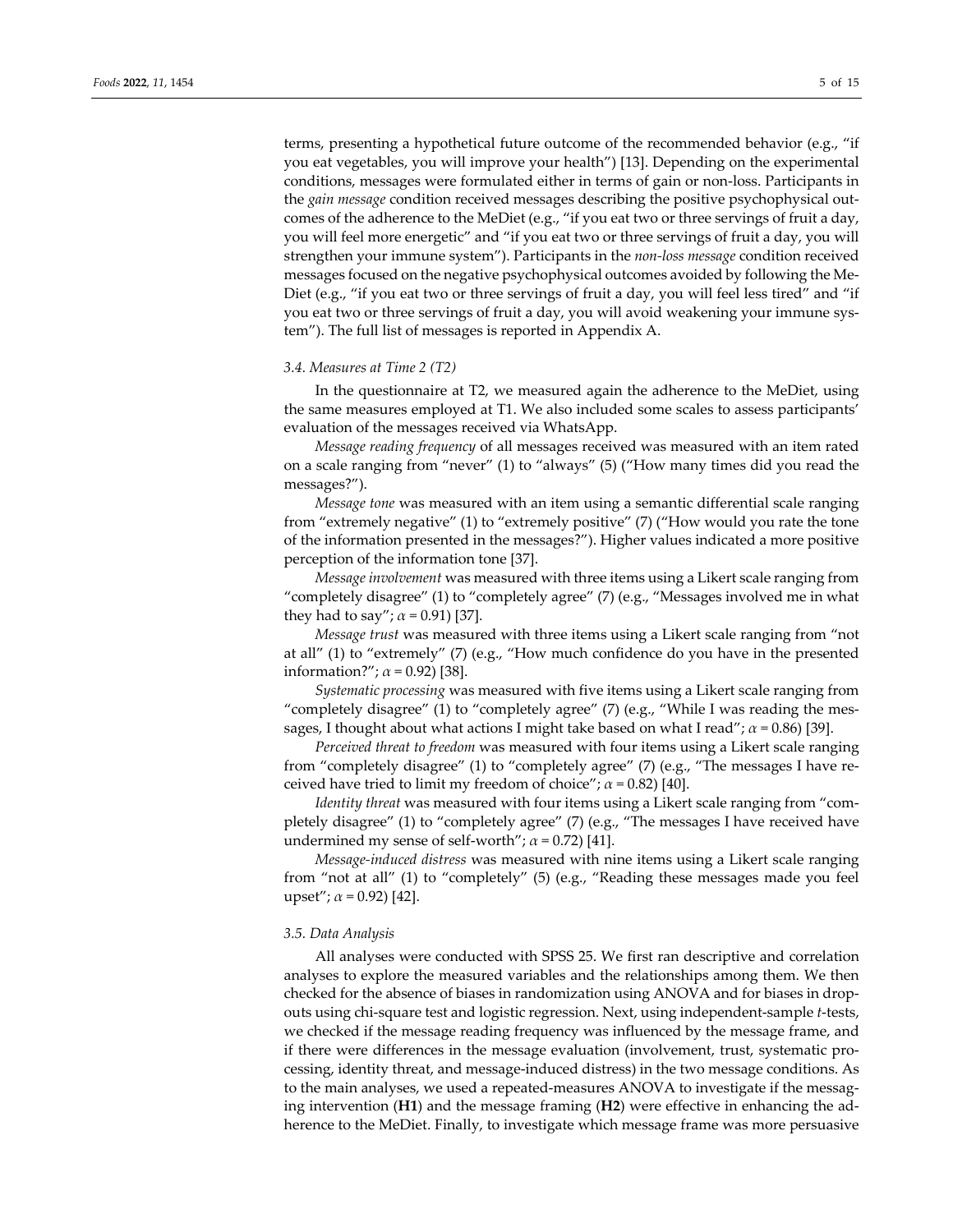in increasing the adherence to the MeDiet of participants with low eating-self efficacy (**RQ1**), we ran a moderation analysis using Model 1 of the PROCESS macro for SPSS [43].

# *3.6. Preliminary Analysis*

Table 1 reports the sociodemographic characteristics of the final sample. As can be seen in the table, the sample was well balanced in terms of gender. However, most participants were unmarried, young or young adults, with a high school diploma. Table 2 reports the mean and standard deviation of adherence to the MeDiet and eating self‐efficacy both in the total sample and among conditions, as well as their correlations.

**Table 1.** Demographics of study sample.

|                                     | Control | Gain<br><b>Message</b> | Non-Loss<br><b>Message</b> | Total |  |  |  |  |  |
|-------------------------------------|---------|------------------------|----------------------------|-------|--|--|--|--|--|
| Age                                 |         |                        |                            |       |  |  |  |  |  |
| % 18-24 years (young)               |         |                        |                            |       |  |  |  |  |  |
| Female                              | 54.2    | 33.8                   | 29.5                       | 40.6  |  |  |  |  |  |
| Male                                | 61      | 30.4                   | 33.3                       | 40.3  |  |  |  |  |  |
| % 25-34 years (young adults)        |         |                        |                            |       |  |  |  |  |  |
| Female                              | 38.6    | 23.5                   | 36.1                       | 33    |  |  |  |  |  |
| Male                                | 31.2    | 30.4                   | 27.3                       | 29.5  |  |  |  |  |  |
| % 35-54 years (adults)              |         |                        |                            |       |  |  |  |  |  |
| Female                              | 4.8     | 22.1                   | 19.7                       | 14.6  |  |  |  |  |  |
| Male                                | 6.5     | 14.1                   | 22.2                       | 14.9  |  |  |  |  |  |
| $% 55+$ (seniors)                   |         |                        |                            |       |  |  |  |  |  |
| Female                              | 2.4     | 20.6                   | 14.8                       | 11.8  |  |  |  |  |  |
| Male                                | 1.3     | 23.9                   | 16.2                       | 14.6  |  |  |  |  |  |
| Number of Residents in Municipality |         |                        |                            |       |  |  |  |  |  |
| % Less than 5000                    |         |                        |                            |       |  |  |  |  |  |
| Female                              | 13.3    | 13.2                   | 8.2                        | 11.8  |  |  |  |  |  |
| Male                                | 5.2     | 23.9                   | 19.2                       | 16.8  |  |  |  |  |  |
| % Between 5000 and 10,000           |         |                        |                            |       |  |  |  |  |  |
| Female                              | 15.7    | 19.1                   | 21.3                       | 18.4  |  |  |  |  |  |
| Male                                | 26      | 25                     | 27.3                       | 26.1  |  |  |  |  |  |
| % Between 10,000 and 30,000         |         |                        |                            |       |  |  |  |  |  |
| Female                              | 19.3    | 27.9                   | 23                         | 23.1  |  |  |  |  |  |
| Male                                | 14.3    | 20.7                   | 21.2                       | 19    |  |  |  |  |  |
| % Between 30,000 and 100,000        |         |                        |                            |       |  |  |  |  |  |
| Female                              | 4.8     | 5.9                    | 11.5                       | 7.1   |  |  |  |  |  |
| Male                                | 13      | 2.2                    | 4                          | 6     |  |  |  |  |  |
| % Between 100,000 and 250,000       |         |                        |                            |       |  |  |  |  |  |
| Female                              | 1.2     | 2.9                    | 1.6                        | 1.9   |  |  |  |  |  |
| Male                                | 5.2     | 2.2                    | 3                          | 3.4   |  |  |  |  |  |
| % Between 250,000 and 500,000       |         |                        |                            |       |  |  |  |  |  |
| Female                              | 32.5    | 20.6                   | 23                         | 25.9  |  |  |  |  |  |
| Male                                | 22.1    | 20.7                   | 16.2                       | 19.4  |  |  |  |  |  |
| % More than 500,000                 |         |                        |                            |       |  |  |  |  |  |
| Female                              | 13.3    | 10.3                   | 11.5                       | 11.8  |  |  |  |  |  |
| Male                                | 14.3    | 5.4                    | 9.1                        | 9.3   |  |  |  |  |  |
| <b>Marital Status</b>               |         |                        |                            |       |  |  |  |  |  |
| % Unmarried                         |         |                        |                            |       |  |  |  |  |  |
| Female                              | 80.7    | 50                     | 57.4                       | 64.2  |  |  |  |  |  |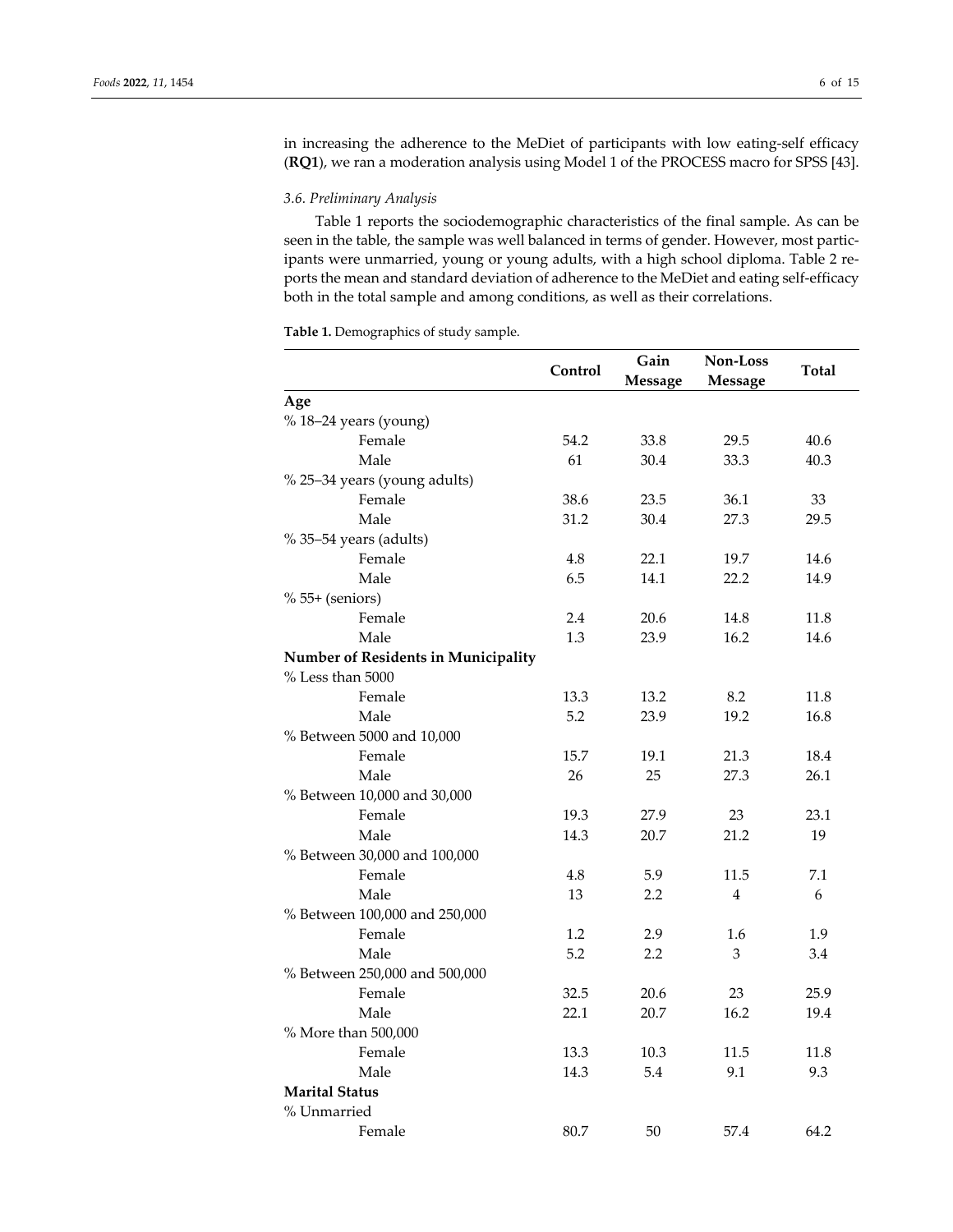|                                | Male                             | 77.9             | 53.3             | 59.6             | 62.7     |  |  |
|--------------------------------|----------------------------------|------------------|------------------|------------------|----------|--|--|
| % Married                      |                                  |                  |                  |                  |          |  |  |
|                                | Female                           | 1.2              | 26.5             | 27.9             | 17       |  |  |
|                                | Male                             | 10.4             | 33.7             | 30.3             | 25.7     |  |  |
|                                | % Cohabiting couple              |                  |                  |                  |          |  |  |
|                                | Female                           | 14.5             | 14.7             | 11.5             | 13.7     |  |  |
|                                | Male                             | 11.7             | 7.6              | 6.1              | 8.2      |  |  |
|                                | % Separated/Divorced             |                  |                  |                  |          |  |  |
|                                | Female                           | 3.6              | 5.9              | 3.3              | 3.3      |  |  |
|                                | Male                             | $\Omega$         | 5.4              | 4                | 3.4      |  |  |
| % Widow                        |                                  |                  |                  |                  |          |  |  |
|                                | Female                           | $\theta$         | 1.5              | $\boldsymbol{0}$ | 1.4      |  |  |
|                                | Male                             | $\mathbf{0}$     | $\theta$         | $\theta$         | $\theta$ |  |  |
| Education                      |                                  |                  |                  |                  |          |  |  |
| % Primary school               |                                  |                  |                  |                  |          |  |  |
|                                | Female                           | $\mathbf{0}$     | $\boldsymbol{0}$ | $\boldsymbol{0}$ | $\theta$ |  |  |
|                                | Male                             | $\theta$         | $\theta$         | $\theta$         | $\theta$ |  |  |
| % Secondary school             |                                  |                  |                  |                  |          |  |  |
|                                | Female                           | $\boldsymbol{0}$ | 1.5              | $\boldsymbol{0}$ | 0.5      |  |  |
|                                | Male                             | 2.6              | 3.3              | $\overline{2}$   | 2.6      |  |  |
| % High school, without diploma |                                  |                  |                  |                  |          |  |  |
|                                | Female                           | 1.2              | 1.5              | 1.6              | 1.4      |  |  |
|                                | Male                             | 3.9              | 8.7              | 4                | 5.6      |  |  |
|                                | % High school, with diploma      |                  |                  |                  |          |  |  |
|                                | Female                           | 15.7             | 25               | 29.5             | 22.6     |  |  |
|                                | Male                             | 24.7             | 37               | 35.4             | 32.8     |  |  |
|                                | % University, without graduation |                  |                  |                  |          |  |  |
|                                | Female                           | 38.6             | 20.6             | 16.4             | 26.4     |  |  |
|                                | Male                             | 42.9             | 17.4             | 14.1             | 23.5     |  |  |
|                                | % University, with graduation    |                  |                  |                  |          |  |  |
|                                | Female                           | 44.6             |                  | 52.5             | 49.1     |  |  |
|                                |                                  |                  | 51.5             |                  |          |  |  |
|                                | Male                             | 26               | 33.7             | 44.4             | 35.4     |  |  |

**Table 2.** Means, standard deviations, and correlations among measured variables in each message condition.

|                                                            |    |    |    | Control<br>Condition<br>$(n = 160)$ |           | <b>Gain Message</b><br>Condition<br>$(n = 160)$ |           | Non-Loss<br>Message<br>Condition<br>$(n = 160)$ |           | <b>Total</b><br>$(n = 480)$ |           |
|------------------------------------------------------------|----|----|----|-------------------------------------|-----------|-------------------------------------------------|-----------|-------------------------------------------------|-----------|-----------------------------|-----------|
| Study Varia-<br>bles                                       | 1. | 2. | 3. | M                                   | <b>SD</b> | M                                               | <b>SD</b> | M                                               | <b>SD</b> | M                           | <b>SD</b> |
| 1. Eating self-<br>efficacy                                | 1  |    |    |                                     |           | 4.64 a $0.75$ 4.57 a                            | 0.85      | 4.48 a                                          | 0.75      | 4.57                        | 0.79      |
| 2. Adherence<br>to the MeDiet $0.38**$<br>at Time 1        |    | 1  |    |                                     |           | 5.23 a 1.19 5.56 a                              | 1.82      | 5.58 a                                          | 1.77      |                             | 5.46 1.63 |
| 3. Adherence<br>to the MeDiet 0.48 ** 0.57 **<br>at Time 2 |    |    | 1  |                                     |           | 5.01 a 1.66 5.99 b                              | 1.85      | 5.75 b                                          | 1.99      | 5.57                        | -1.88     |

*Note.* M = mean; SD = standard deviation*\*\* p* < 0.001. The means in a row that do not share the same letter are significantly different from one another.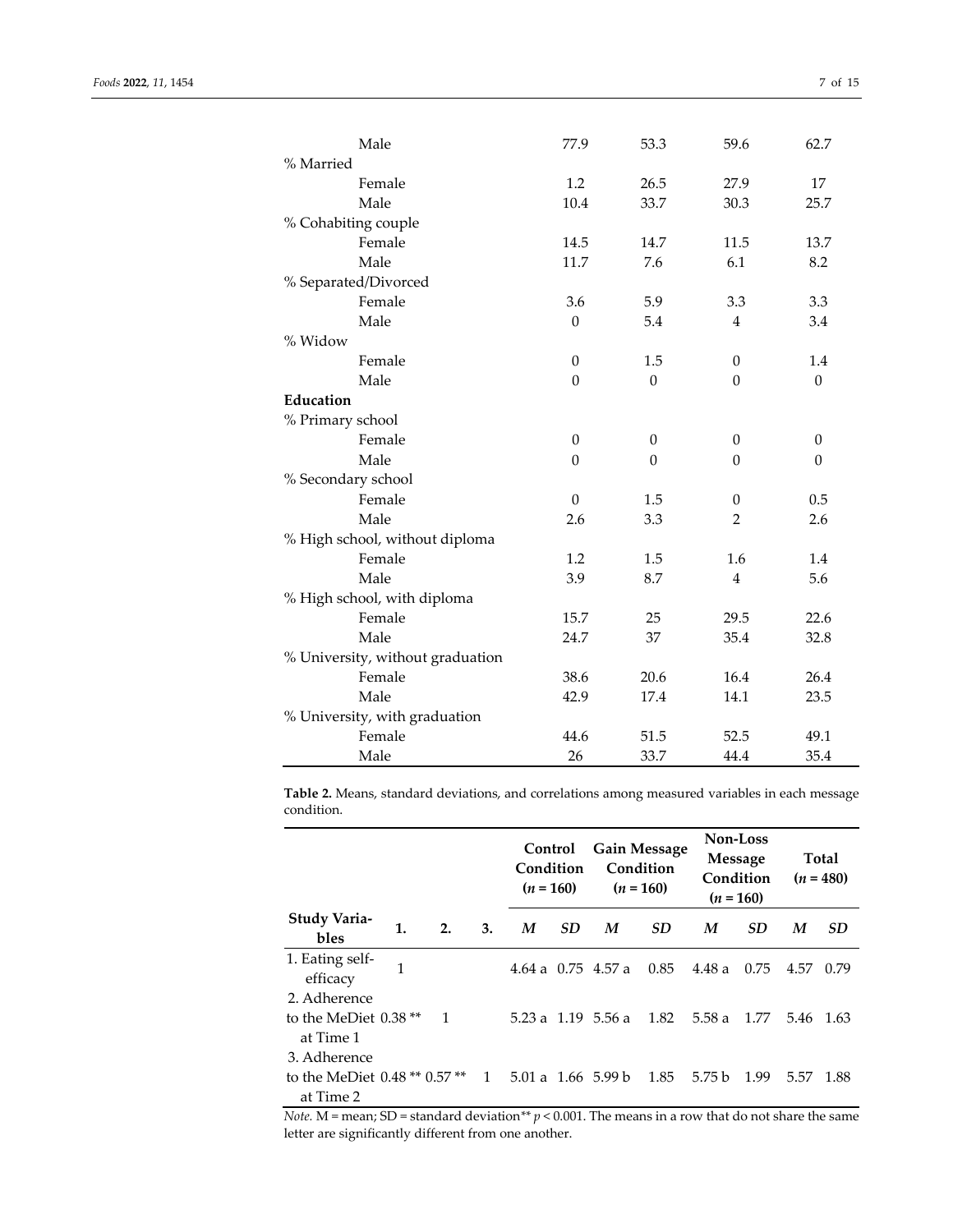We then ran two ANOVAs to test if there were differences among conditions on eating self-efficacy and adherence to the MeDiet at Time 1. Results did not show any significant main effect of message conditions on these variables (all  $p > 0.11$ ; all  $np^2 > 0.01$ ). This suggests that randomization was adequate, with the three conditions being comparable on the baseline variables.

Regarding dropouts (Figure 1), 45 participants dropped out at the post-test stage (T2). Chi-square did not show any significant differences in dropouts ( $p = 0.07$ ) across conditions. In addition, results of a logistic regression showed that dropouts did not differ on the basis of eating self‐efficacy and adherence to the MeDiet at T1 (all *p* > 0.36). Given the low rate of dropout and the absence of differences in self‐efficacy and adherence to the MeDiet at T1, we can assert that the final sample was representative of the initial sample. All the analyses were conducted on the final sample.

#### **4. Results**

## *4.1. Message Evaluation*

First, we verified how frequently participants in the experimental conditions read our messages. Overall, 3.6% of the participants declared they never read or read the messages only few times, 9% declared that they read the messages often, and 87.4% declared that they always read the messages. Using an independent‐sample *t*‐test, we checked if the message reading frequency was influenced by message frame. Results revealed that gain messages ( $M = 3.89$ ;  $SD = 0.36$ ) were slightly more read than non-loss messages ( $M = 1$ 3.78; *SD* = 0.56; *t* = 2.01; *p* = 0.04).

Then, using an independent‐sample *t*‐test, we checked if there were differences in the message evaluation in the two message conditions. Results showed that participants per‐ ceived the tone of non-loss messages ( $M = 5.76$ ;  $SD = 0.91$ ) as more negative compared to the tone of gain messages ( $M = 5.99$ ;  $SD = 0.80$ ;  $t = 2.17$ ,  $p = 0.03$ ). However, there were no differences among conditions (all *p* > 0.31) in participants' message involvement (*M* = 5.12; *SD* = 1.07), message trust (*M* = 5.21; *SD* = 0.96), systematic processing (*M* = 5.38; *SD* = 0.95), identity threat ( $M = 2.24$ ;  $SD = 0.85$ ), and message-induced distress ( $M = 1.18$ ;  $SD = 0.39$ ). Thus, results showed that all messages were perceived as equally involving, trustworthy, threatening, and stressful, and all of them were equally systematically processed. Table 3 reports the means, standard deviations, and correlations of these message evaluation variables.

|  |  |  |  |  |  |  |  | <b>Table 3.</b> Means, standard deviations, and correlations among the message evaluation variables. |  |  |
|--|--|--|--|--|--|--|--|------------------------------------------------------------------------------------------------------|--|--|
|--|--|--|--|--|--|--|--|------------------------------------------------------------------------------------------------------|--|--|

|                               | <b>Variables</b>                                                                       | 1.           | 2.                           | 3.                                               | 4. | 5. | 6. | 7. | M          | <b>SD</b> |
|-------------------------------|----------------------------------------------------------------------------------------|--------------|------------------------------|--------------------------------------------------|----|----|----|----|------------|-----------|
| 1.                            | Message involvement                                                                    | $\mathbf{1}$ |                              |                                                  |    |    |    |    | 5.12 1.07  |           |
| 2.                            | Tone                                                                                   | $0.53**$ 1   |                              |                                                  |    |    |    |    |            | 5.87 0.86 |
| 3.                            | Trust                                                                                  |              | $0.53***$ 0.45 <sup>**</sup> |                                                  |    |    |    |    |            | 5.21 0.96 |
| 4.                            | Systematic processing                                                                  |              |                              | $0.63$ ** $0.36$ ** $0.42$ ** 1                  |    |    |    |    |            | 5.38 0.95 |
| 5.                            | Perceived threat<br>freedom                                                            |              |                              | to $-0.16$ ** $-0.23$ ** $-0.18$ ** $-0.16$ ** 1 |    |    |    |    | 2.27 0.99  |           |
| 6.                            | Identity threat                                                                        | 0.05         |                              | $-0.09$ $-0.00$ $-0.00$ $0.42$ ** 1              |    |    |    |    | 2.243 0.85 |           |
| 7.                            | Message-induced dis- $-0.21**-0.18**-0.16**$ -0.10 0.45 **0.39 ** 1 1.18 0.39<br>tress |              |                              |                                                  |    |    |    |    |            |           |
| <i>Note.</i> ** $p < 0.001$ . |                                                                                        |              |                              |                                                  |    |    |    |    |            |           |

#### *4.2. Effects of Messages on Adherence to the MeDiet*

We then tested whether message intervention changed the adherence to the MeDiet (**H1**) and whether gain messages were more effective than non‐loss messages (**H2**).

First, we conducted a 3 (gain message vs. non-loss message vs. control condition)  $\times$  2 (T1 vs. T2) repeated‐measure ANOVA with adherence to the MeDiet as the dependent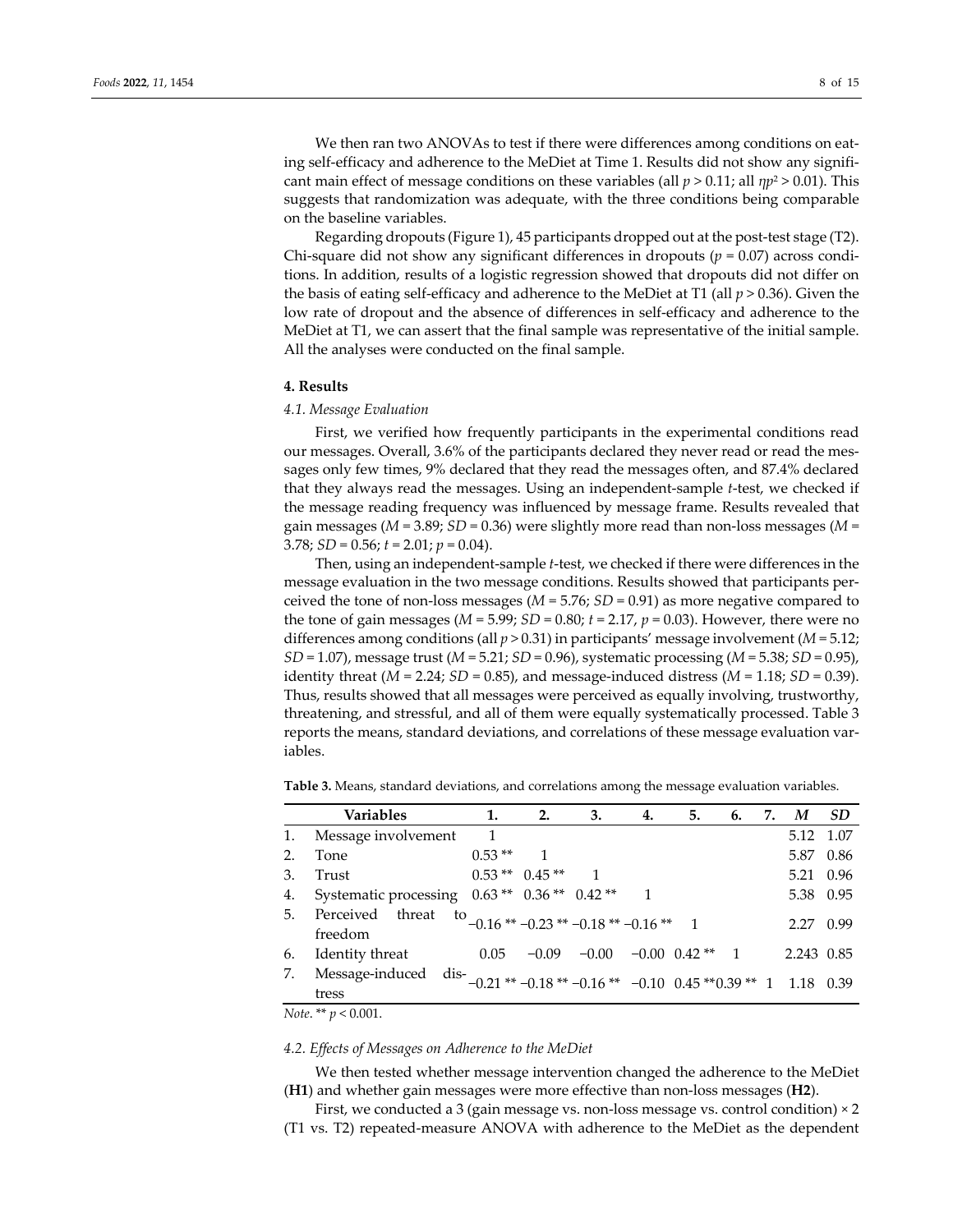variable and repeated measures on the last factor. Results showed a significant effect of condition,  $F(2,432) = 8.25$ ;  $p = 0.001$ ,  $np^2 = 0.04$ , and a nonsignificant effect of time,  $F(1,432)$  $= 2.58$ ;  $p = 0.11$ ,  $\eta p^2 = 0.01$ ). Moreover, results showed a significant interaction between condition and time,  $F(2,432) = 4.61$ ;  $p = 0.01$ ,  $np^2 = 0.02$ . Pairwise comparisons showed a significant difference between control ( $M = 5.05$ ;  $SD = 1.62$ ) and both gain ( $M = 6.00$ ;  $SD =$ 1.86; 95% *LLCI* = −1.09; 95% *ULCI* = −0.25) and non‐loss (*M* = 5.75; *SD* = 2.01; 95% *LLCI* = −0.98; 95% *ULCI* = −0.14) message conditions at T2. However, there were no significant differences between gain and non‐loss message conditions at T2 (95% *LLCI* = −0.32; 95% *ULCI* = 0.54). We then ran the same analysis excluding participants who did not read the messages often or always. This analysis showed the same results (Appendix B).

In sum, our results supported **H1**, showing that the repeated provision of infor‐ mation on the health consequences of the adherence to the MeDiet was effective in enhancing the adherence to the MeDiet. Moreover, we did not find a significant difference among the two message frames, disconfirming **H2**.

## *4.3. The Moderating Role of Eating Self‐Efficacy*

To test which message frame was more effective in increasing the adherence to the MeDiet of participants with low eating‐self efficacy (**RQ1**), we calculated the change in the adherence to the MeDiet as a difference score between the adherence at T2 and the adherence at T1. Then, we ran a moderation model with message condition (gain message = 1; non‐loss message = 2) as the independent linear variable, eating self‐efficacy at T1 as the moderator, and change in the adherence to the MeDiet as the dependent variable (Model 1 of the PROCESS macro for SPSS) [43]. Eating self‐efficacy had a significant in‐ teraction with message condition (*B* = 0.50; *SE* = 0.24; *t* = 2.08; *95% LLCI* = 0.26; *95% ULCI* = 0.97; Figure 2). Considering participants with low eating self‐efficacy, message condition had a significant conditional effect. Thus, participants with low self-efficacy increased their adherence to the MeDiet more in the gain message condition than in the non‐loss message condition. Message condition did not have a significant conditional effect in the case of participants with medium or high self‐efficacy. Gain and non‐loss messages were thus equally effective in enhancing their adherence to the MeDiet (Table 4). An analysis excluding participants who did not read the messages often or always showed the same results (Appendix C).



Eating Self-Efficacy T1

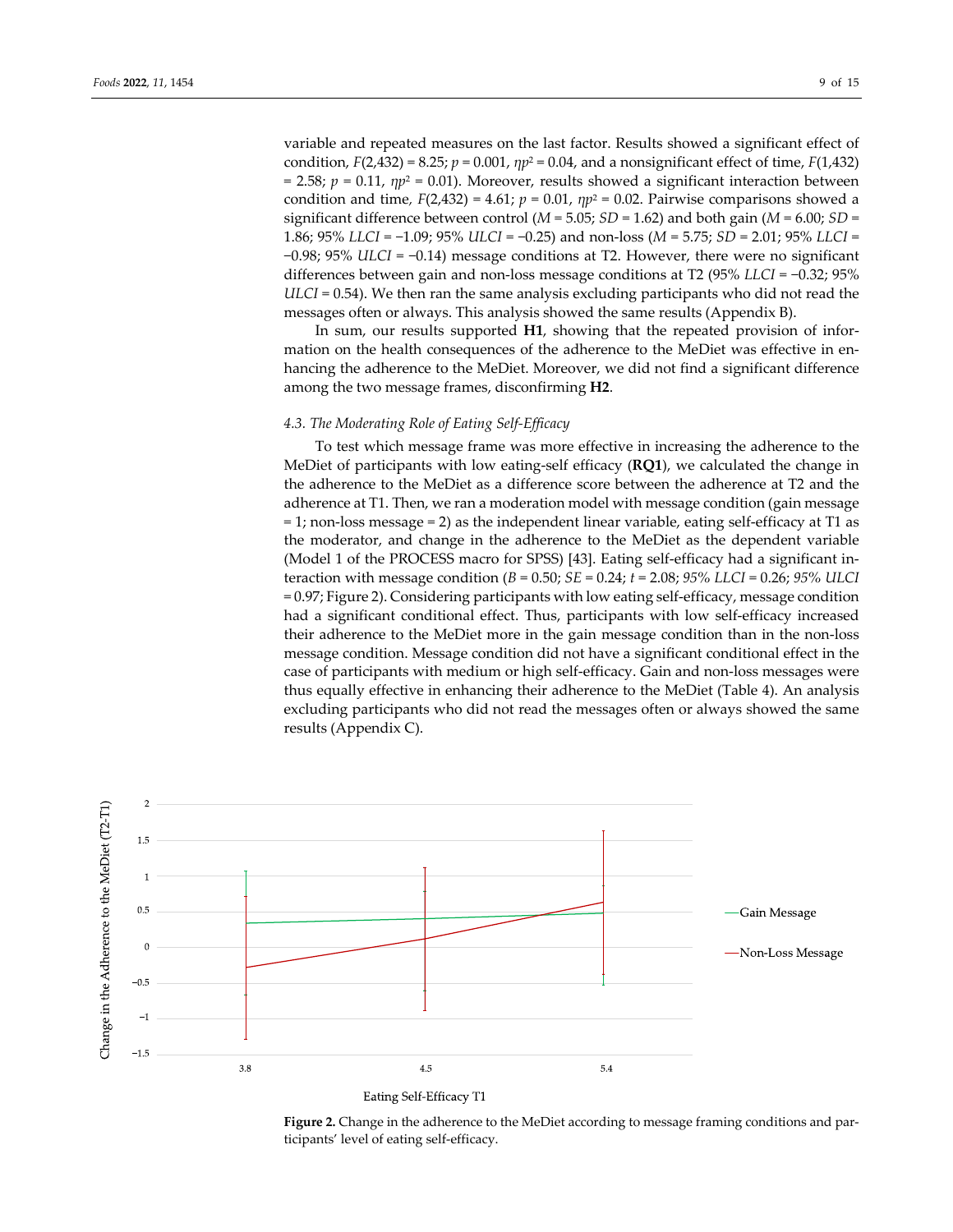|                                                                                                                                                                                                                                |         | <b>SE</b> |               | 95% CI  |         |  |
|--------------------------------------------------------------------------------------------------------------------------------------------------------------------------------------------------------------------------------|---------|-----------|---------------|---------|---------|--|
|                                                                                                                                                                                                                                |         |           | τ             |         | UL      |  |
| Low eating self-efficacy                                                                                                                                                                                                       |         |           |               |         |         |  |
| Message condition                                                                                                                                                                                                              | $-0.62$ | 0.25      | $-2.42 -1.14$ |         | $-0.12$ |  |
| Medium eating self-efficacy                                                                                                                                                                                                    |         |           |               |         |         |  |
| Message condition                                                                                                                                                                                                              | $-0.28$ | 0.19      | $-1.45$       | $-0.66$ | $-0.10$ |  |
| High eating self-efficacy                                                                                                                                                                                                      |         |           |               |         |         |  |
| Message condition                                                                                                                                                                                                              | 0.15    | 0.28      | 0.55          | $-0.40$ | 0.71    |  |
| TIME IN A CONTROLLED TO A LITTLE A CONTROLLED A LITTLE AND A LITTLE AND A LITTLE AND A LITTLE AND A LITTLE AND A LITTLE AND A LITTLE AND A LITTLE AND A LITTLE AND A LITTLE AND A LITTLE AND A LITTLE AND A LITTLE AND A LITTL |         |           |               |         |         |  |

**Table 4.** Conditional effects of message condition at different values of the moderator.

*Note.*  $B$  = regression coefficient;  $SE$  = standard error; t = t statistics; CI = confidence interval; LL = lower limit; UL = upper limit.

In sum, regarding **RQ1**, our results showed that gain messages were the most effec‐ tive messages in enhancing the adherence to the MeDiet of individuals with low eating self‐efficacy.

#### **5. Discussion**

The present study offers two main contributions to research aiming to investigate how to effectively promote the MeDiet. First, testing the effectiveness of a messaging intervention promoting the MeDiet adoption allowed us to extend prior evidence on the effectiveness of positive health messages in promoting single healthy eating behaviors, such as meat reduction [44], consumption of plant-based protein [11], and consumption of fruit and vegetables [17,19]. We showed that positive health messages are also effective in promoting a healthy dietary pattern composed of a variety of eating choices.

Second, testing the effectiveness of our messaging intervention according to receiv‐ ers' eating self‐efficacy allowed us to show that gain messages are more effective than non‐loss messages in the case of individuals with low eating‐self efficacy. This is in line with the feature-positive effect, according to which individuals find easier to imagine the presence than the absence of an outcome and, in turn, are more persuaded by messages presenting the presence of an outcome than messages presenting the absence of an out‐ come [23]. The relevance of this result lies in the fact that low self-efficacy decreases the likelihood that people manage their diet and adopt a healthy diet [26,27]. Therefore, find‐ ing messages that are effective in persuading individuals who are not confident in their ability to follow a healthy eating pattern like the MeDiet is of crucial importance.

#### *5.1. Limitations and Future Directions*

This research had some limitations that future studies might address. Firstly, future research may confirm the effectiveness of positive health messages by measuring their impact on actual behavior, avoiding the possible influence of social desirability and memory biases linked to self-reported behaviors [45]. Secondly, as our sample was composed only of Italian people and was not fully balanced in terms of some sociodemo‐ graphic variables (e.g., education and age), future research should seek to replicate these findings with other populations. Thirdly, checking whether the effectiveness of this inter‐ vention is maintained over time would be very useful. Fourthly, future research could verify whether the effects of gain and non‐loss message frames are the same when mes‐ sages promote outcomes of the adherence to the MeDiet that are not related to health, especially environmental benefits. Lastly, future studies could consider the moderating role of other individual characteristics not considered in the present study, such as health regulatory focus [46], healthy eater self‐identity [47], or personal norm [48,49].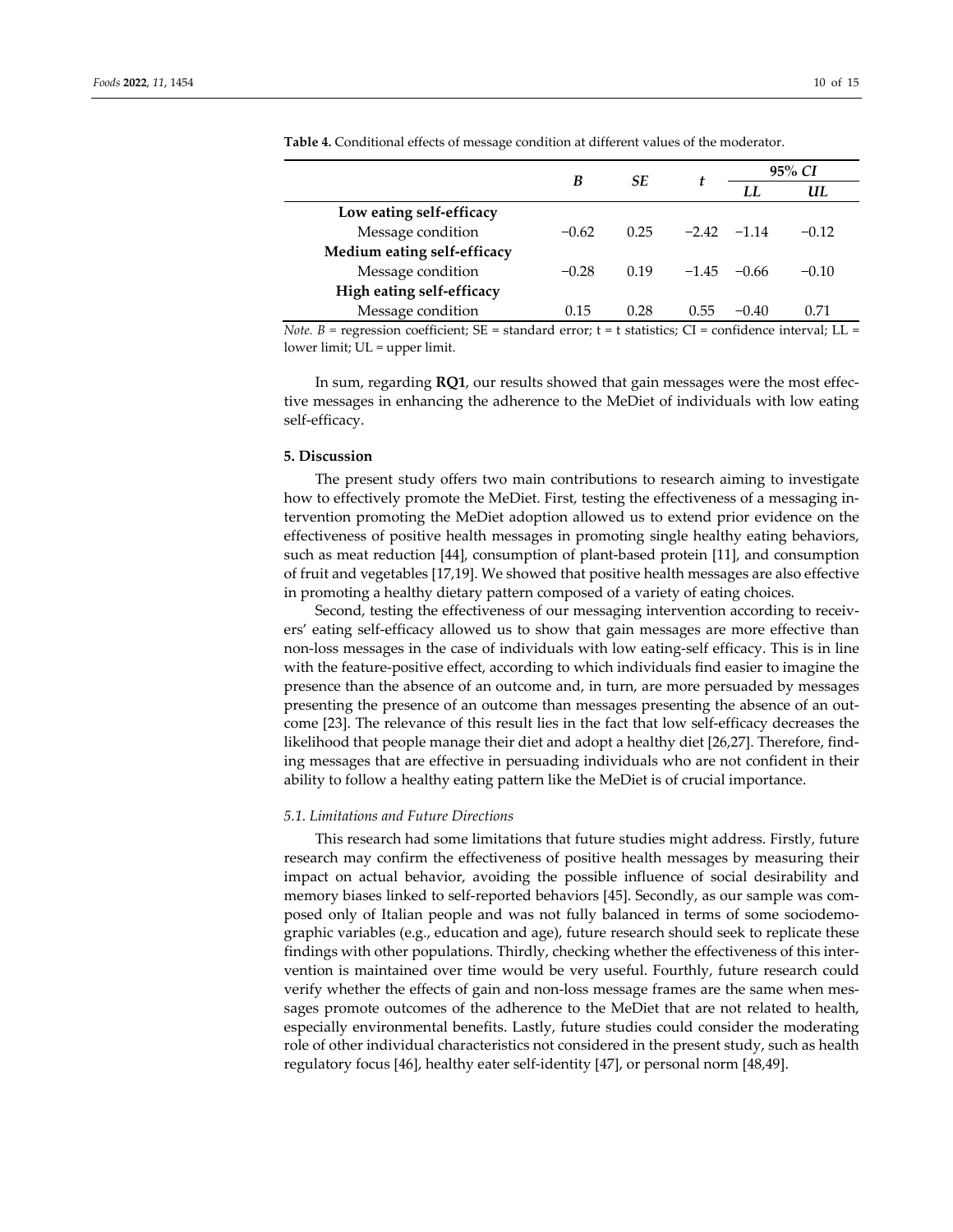## *5.2. Practical Implications*

The present study has some practical implications regarding how to devise public communication campaigns and behavioral change interventions. Our findings underlined the potential of instant messaging interventions aimed at promoting healthy diets. In the current study, we found that a relatively simple and low‐cost messaging intervention can lead to a significant increase in self‐reported adherence to the MeDiet. The limited effect size observed in our study was likely due to the limited duration of our messaging inter‐ vention (2 weeks). A substantial shift in participants' dietary habits usually requires a longer period of time. However, demonstrating for the first time that short messages in prefactual and positive terms can incentivize an initial change in the Italians' adherence to the MeDiet may be the first step in developing longer promotion campaigns which might support change, while also integrating other types of intervention, such as counsel‐ ing or coaching.

Lastly, the results of our study open new approaches in the use of public communi‐ cation campaigns tailored to the receivers' psychological characteristics. Promotional campaigns might adopt personalized communication using chatbots or smartphone ap‐ plications which allow measuring receivers' eating self‐efficacy and sending tailored mes‐ sages on this basis. As shown, both gain and non-loss messages are suitable for individuals with high and medium self-efficacy, while gain messages only are the preferable messages for individuals with low self‐efficacy.

## **6. Conclusions**

This study supports the effectiveness of repeated provision of positively framed health messages in enhancing the self-reported adherence to the MeDiet. The effectiveness of these messages varied according to receivers' eating self‐efficacy. On the one hand, people with high self‐efficacy were convinced to adhere to the Mediterranean diet by a positive frame, regardless of whether it was formulated in terms of gaining positive consequences or avoiding negative consequences. On the other hand, people with low selfefficacy were more persuaded by a gain frame. Thus, tailoring messages according to re‐ ceivers' psychological characteristics seems to be pivotal to enhancing the persuasiveness of the messages focused on the promotion of the MeDiet.

**Author Contributions:** Conceptualization, V.C., M.M. and P.C.; methodology, V.C., M.M. and P.C.; formal analysis, V.C. and M.M.; investigation, V.C. and M.M.; data curation, V.C. and M.M.; writ‐ ing—original draft preparation, V.C. and M.M.; writing—review and editing, V.C., M.M. and P.C.; supervision, P.C.; project administration, P.C. All authors have read and agreed to the published version of the manuscript.

**Funding:** This research was supported by the Catholic University of the Sacred Heart – Milan, Italy [grant number D1‐R1084500297].

**Institutional Review Board Statement:** The study was conducted in accordance with the Declara‐ tion of Helsinki, and approved by the Ethics Committee for Research in Psychology of the Catholic University of the Sacred Hearth (protocol code 06‐18 and 5 March 2018).

**Informed Consent Statement:** Informed consent was obtained from all subjects involved in the study.

**Data Availability Statement:** The data presented in this study are available on request from the corresponding author.

**Conflicts of Interest:** The authors declare no conflicts of interest.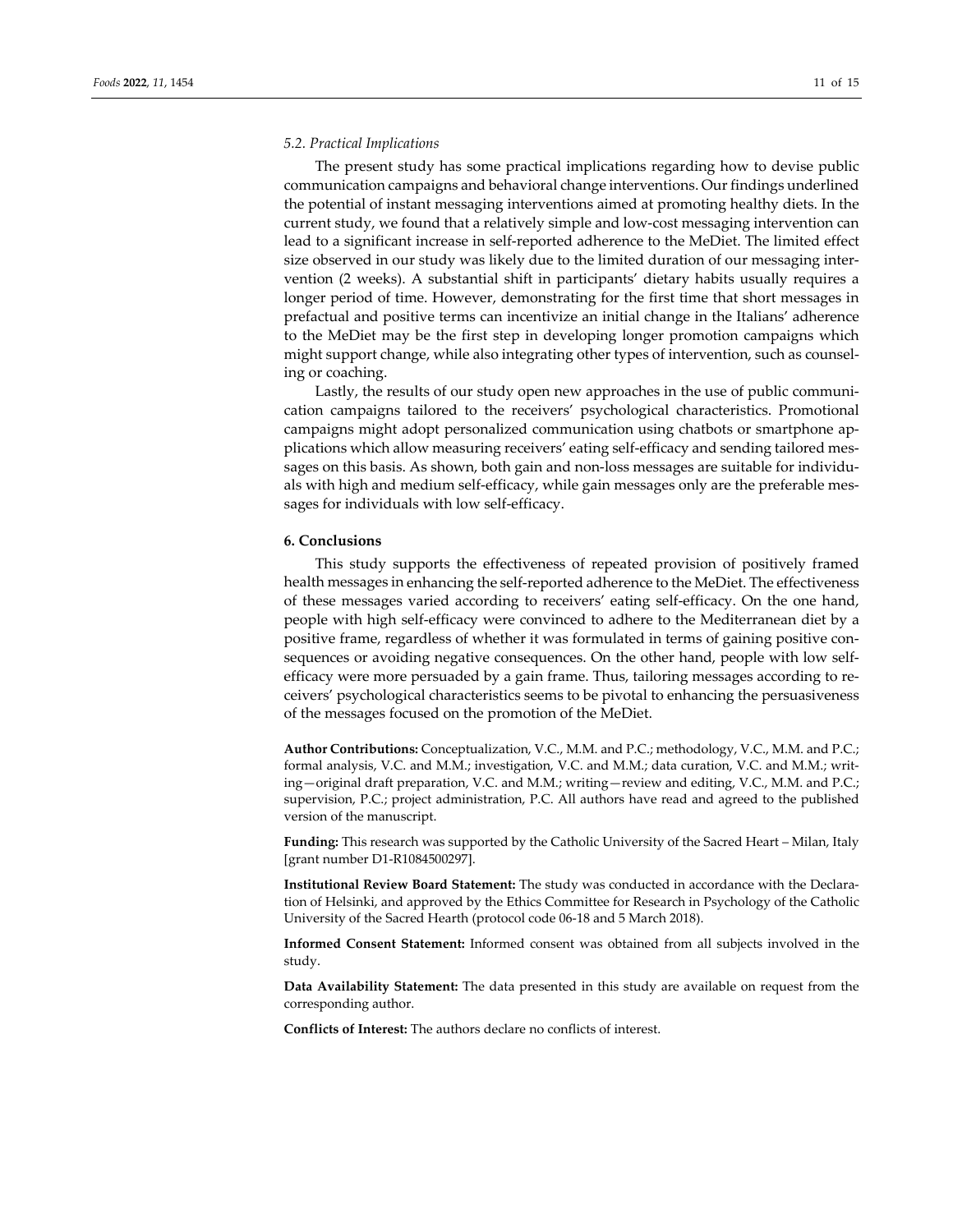| <b>Gain Messages</b>                                                                                                  | <b>Non-Loss Messages</b>                                                                                                              |
|-----------------------------------------------------------------------------------------------------------------------|---------------------------------------------------------------------------------------------------------------------------------------|
|                                                                                                                       | <b>Psychological Health Consequences</b>                                                                                              |
| If you eat two or more servings of vegetables per day, you                                                            | If you eat two or more servings of vegetables per day, you                                                                            |
| will increase your feeling of well-being.                                                                             | will reduce your feeling of discomfort.                                                                                               |
| If you eat two or three servings of fruit per day, you will                                                           | If you eat two or three servings of fruit per day, you will                                                                           |
| feel more energetic.                                                                                                  | feel less tired.                                                                                                                      |
| If you eat two servings of chicken or turkey per week, you                                                            | If you eat two servings of chicken or turkey per week, you                                                                            |
| will increase your good mood.                                                                                         | will reduce your bad mood.                                                                                                            |
| If you eat at least three servings of beans, chickpeas, or                                                            | If you eat at least three servings of beans, chickpeas, or                                                                            |
| other legumes per week, you will feel more relaxed.                                                                   | other legumes per week, you will feel less tense.                                                                                     |
| If you eat three servings of fish or seafood per week, you                                                            | If you eat three servings of fish or seafood per week, you                                                                            |
| will increase your concentration.                                                                                     | will reduce your tendency to distraction.                                                                                             |
| If you eat three or more servings of nuts, almonds, or ha-                                                            | If you eat three or more servings of walnuts, almonds, or                                                                             |
| zelnuts per week, you will increase your emotional well-                                                              | hazelnuts per week, you will reduce your emotional dis-                                                                               |
| being.                                                                                                                | comfort.                                                                                                                              |
| If you drink 2 L of water per day, you will increase your<br>chances of feeling satisfied.                            | If you drink 2 L of water per day, you will minimize the<br>likelihood of feeling unsatisfied.<br><b>Physical Health Consequences</b> |
| If you eat two or three servings of fruit per day, you will                                                           | If you eat two or three servings of fruit per day, you will                                                                           |
| strengthen your immune system.                                                                                        | avoid weakening your immune system.                                                                                                   |
| If you eat two or more servings of vegetables per day, you                                                            | If you eat two or more servings of vegetables per day, you                                                                            |
| will offer an adequate number of protective substances to                                                             | will avoid offering an inadequate number of protective                                                                                |
| your body.                                                                                                            | substances to your body.                                                                                                              |
| If you drink 2 L of water per day, you will help your di-                                                             | If you drink 2 L of water per day, you will avoid digestion                                                                           |
| gestion.                                                                                                              | problems.                                                                                                                             |
| If you consume olive oil every day for cooking or season-                                                             | If you consume olive oil every day for cooking or season-                                                                             |
| ing, you will live longer.                                                                                            | ing, you will avoid shortening your life.                                                                                             |
| If you eat three or more servings of nuts, almonds, or ha-<br>zelnuts per week, you will protect your brain function. | If you eat three or more servings of nuts, almonds, or ha-<br>zelnuts per week, you will avoid damaging your brain<br>function.       |
| If you drink a glass of red wine per day, you will protect                                                            | If you drink a glass of red wine per day, you will avoid                                                                              |
| your heart.                                                                                                           | damaging your heart.                                                                                                                  |
| If you eat at least three servings of beans, chickpeas, or                                                            | If you eat at least three servings of beans, chickpeas, or                                                                            |
| other legumes per week, you will strengthen your mus-                                                                 | other legumes per week, you will reduce the weakening                                                                                 |
| cles.                                                                                                                 | of your muscles.                                                                                                                      |

# **Appendix A**

# **Appendix B**

To control the effect of message reading frequency, we conducted a 3 (gain message vs. non-loss message vs. control) × 2 (Time 1 vs. Time 2) repeated-measure ANOVA with adherence to the MeDiet as the dependent variable and repeated measures on the last factor, excluding participants who did not read the messages often or always. Results showed a significant effect of condition,  $F(2,415) = 4.67$ ;  $p = 0.01$ ,  $np^2 = 0.02$ , and a nonsignificant effect of time, *F*(1,415) = 2.78; *p* = 0.09, *ηp*<sup>2</sup> = 0.01. Moreover, results showed a sig‐ nificant interaction between condition and time,  $F(2,415) = 4.66$ ;  $p = 0.02$ ,  $\eta p^2 = 0.02$ . Pairwise comparisons showed a significant difference between control (*M* = 5.05; *SD* = 1.62) and both gain ( $M = 6.04$ ;  $SD = 1.76$ ) and non-loss ( $M = 5.72$ ;  $SD = 2.03$ ) message conditions at T2. However, there was no significant difference between gain and non‐loss message conditions at Time 2.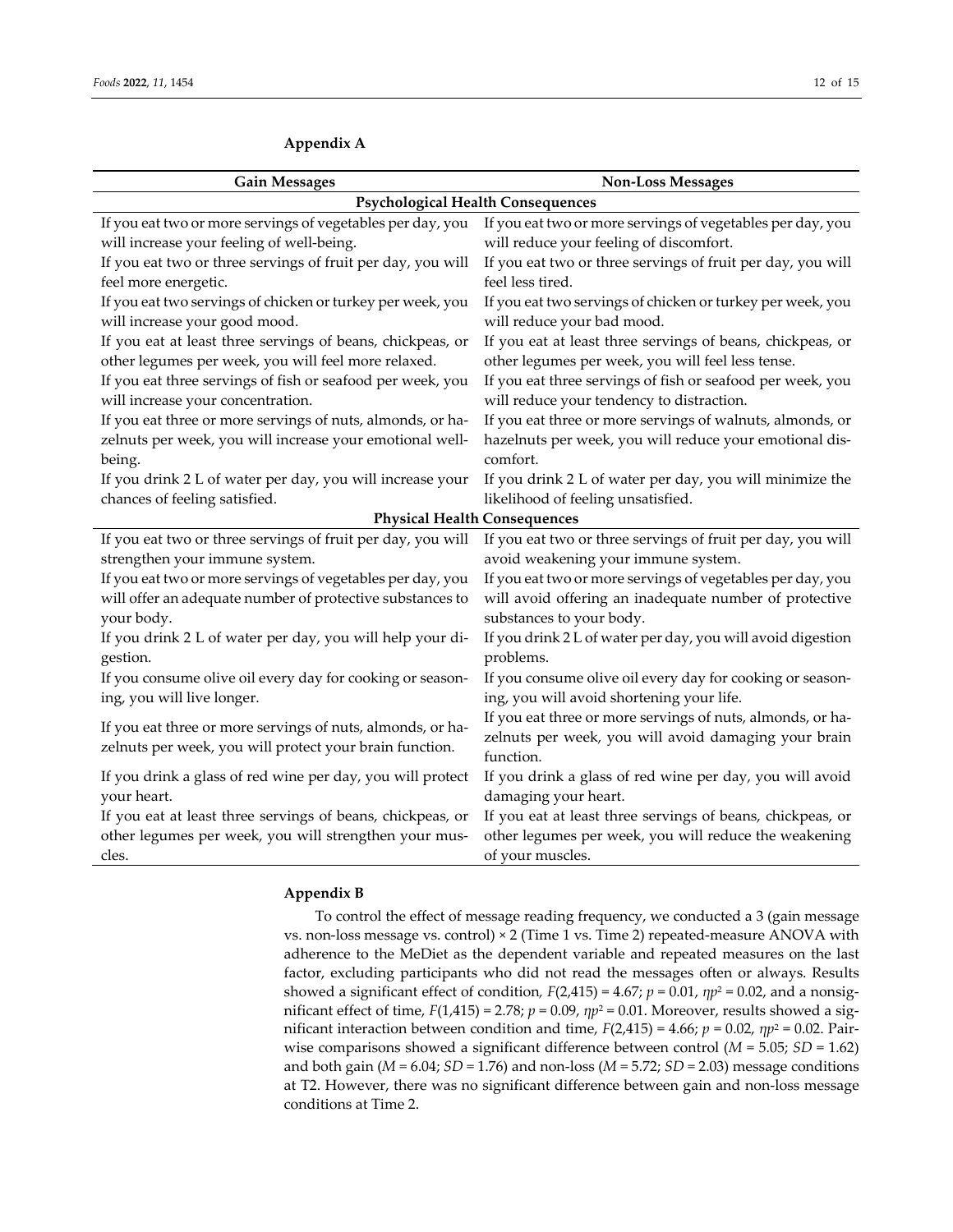# **Appendix C**

To control the effect of message reading frequency, we ran a moderation model with message condition (gain message = 1; non-loss message = 2) as the independent linear variable, eating self‐efficacy at Time 1 as the moderator, and change in adherence to the MeDiet as the dependent variable (Model 1 of the PROCESS macro for SPSS; Hayes and Preacher, 2013), excluding participants in the message conditions who did not read the messages often or always.

Eating self‐efficacy had a significant interaction with messages (*B* = 0.58; *SE* = 0.24; *t* = 2.37; 95% *LLCI* = 0.09; 95% *ULCI* = 1.07). Considering participants with low eating self‐ efficacy, message condition had a significant conditional effect ( $B = -0.69$ ; *SE* = 0.27, *t* = −2.60; 95% *LLCI* = −0.22; 95% *ULCI* = −0.17). Thus, participants with low self‐efficacy in‐ creased their adherence to the MeDiet more in the gain message condition than in the non‐ loss message condition. Considering participants with medium (*B* = −0.28; *SE* = 0.19, *t* = −1.42; 95% *LLCI* = −0.68; 95% *ULCI* = 0.11) and high (*B* = 0.22; *SE* = 0.29, *t* = 0.77; 95% *LLCI* = −0.34; 95% *ULCI* = 0.79) self‐efficacy, message condition had no significant conditional effect. Gain and non-loss messages were, thus, equally effective in enhancing the adherence of these participants to the MeDiet.

## **References**

- 1. UNESCO. Available online: https://ich.unesco.org/en/Decisions/8.COM/8.10 (accessed on 7 April 2022).
- 2. Willett, W.C.; Sacks, F.; Trichopoulou, A.; Drescher, G.; Ferro-Luzzi, A.; Helsing, E.; Trichopoulos, D. Mediterranean diet pyramid: A cultural model for healthy eating. *Am. J. Clin. Nutr.* **1995**, *61*, 1402S–1406S. https://doi.org/10.1093/ajcn/61.6.1402S.
- 3. Diolintzi, A.; Panagiotakos, D.; Sidossis, L. From Mediterranean diet to Mediterranean lifestyle: A narrative review. *Public Health Nutr.* **2019**, *22*, 2703–2713. https://doi.org/10.1017/S1368980019000612.
- 4. Sánchez‐Sánchez, M.L.; García‐Vigara, A.; Hidalgo‐Mora, J.J.; García‐Pérez, M.Á.; Tarín, J.; Cano, A. Mediterranean diet and health: A systematic review of epidemiological studies and intervention trials. *Maturitas* **2020**, *132*, 65–69. https://doi.org/10.1016/j.maturitas.2020.03.008.
- 5. Costarelli, V.; Koretsi, E.; Georgitsogianni, E. Health-related quality of life of Greek adolescents: The role of the Mediterranean diet. *Qual. Life Res.* **2013**, *22*, 951–956. https://doi.org/10.1007/s11136‐012‐0219‐2.
- 6. Veronese, N.; Stubbs, B.; Noale, M.; Solmi, M.; Luchini, C.; Maggi, S. Adherence to the Mediterranean diet is associated with better quality of life: Data from the Osteoarthritis Initiative. *Am. J. Clin. Nutr.* **2016**, *104*, 1403–1409. https://doi.org/10.3945/ajcn.116.136390.
- 7. Vilarnau, C.; Stracker, D.M.; Funtikov, A.; da Silva, R.; Estruch, R.; Bach‐Faig, A. Worldwide adherence to Mediterranean Diet between 1960 and 2011. *Eur. J. Clin. Nutr.* **2019**, *72*, 83–91. https://doi.org/10.1038/s41430‐018‐0313‐9.
- 8. Bracale, R.; Vaccaro, C.M.; Coletta, V.; Cricelli, C.; Gamaleri, F.C.; Parazzini, F.; Carruba, M. Nutrition behaviour and compliance with the Mediterranean diet pyramid recommendations: An Italian survey‐based study. *Eat. Weight Disord.* **2020**, *25*, 1789–1798. https://doi.org/10.1007/s40519‐019‐00807‐4.
- 9. Carfora, V.; Di Massimo, F.; Rastelli, R.; Catellani, P.; Piastra, M. Dialogue management in conversational agents through psychology of persuasion and machine learning. *Multimed. Tools Appl.* **2020**, *79*, 359479–35971. https://doi.org/10.1007/s11042‐020‐ 09178‐w.
- 10. Palomo-Vélez, G.; Tybur, J.M.; Van Vugt, M. Unsustainable, unhealthy, or disgusting? Comparing different persuasive messages against meat consumption. *J. Env. Psychol.* **2018**, *58*, 63–71. https://doi.org/10.1016/j.jenvp.2018.08.002.
- 11. Vainio, A.; Irz, X.; Hartikainen, H. How effective are messages and their characteristics in changing behavioural intentions to substitute plant‐based foods for red meat? The mediating role of prior beliefs. *Appetite* **2018**, *125*, 217–224. https://doi.org/10.1016/j.appet.2018.02.002.
- 12. Verain, M.C.; Sijtsema, S.J.; Dagevos, H.; Antonides, G. Attribute segmentation and communication effects on healthy and sus‐ tainable consumer diet intentions. *Sustainability* **2017**, *9*, 743. https://doi.org/10.3390/su9050743.
- 13. Bertolotti, M.; Carfora, V.; Catellani, P. Different frames to reduce red meat intake: The moderating role of self‐efficacy. *Health Commun.* **2020**, *35*, 475–482. https://doi.org/10.1080/10410236.2019.1567444.
- 14. Carfora, V.; Morandi, M.; Catellani, P. Predicting and promoting the consumption of plant‐based meat. *BFI* **2022**, *ahead of print.* https://doi.org/10.1108/BFJ‐07‐2021‐0829.
- 15. Carfora, V.; Pastore, M.; Catellani, P. A Cognitive-Emotional Model to Explain Message Framing Effects: Reducing Meat Consumption. *Front. Psychol.* **2021**, *12*, 583209. https://doi.org/10.3389/fpsyg.2021.583209.
- 16. Gallagher, K.M.; Updegraff, J.A. Health message framing effects on attitudes, intentions, and behavior: A meta-analytic review. *Ann. Behav. Med.* **2012**, *43*, 101–116. https://doi.org/10.1007/s12160‐011‐9308‐7.
- 17. Binder, A.; Naderer, B.; Matthes, J. The effects of gain-and loss-framed nutritional messages on children's healthy eating behaviour. *Public Health Nutr.* **2020**, *23*, 1726–1734. https://doi.org/ 10.1017/S1368980019004683.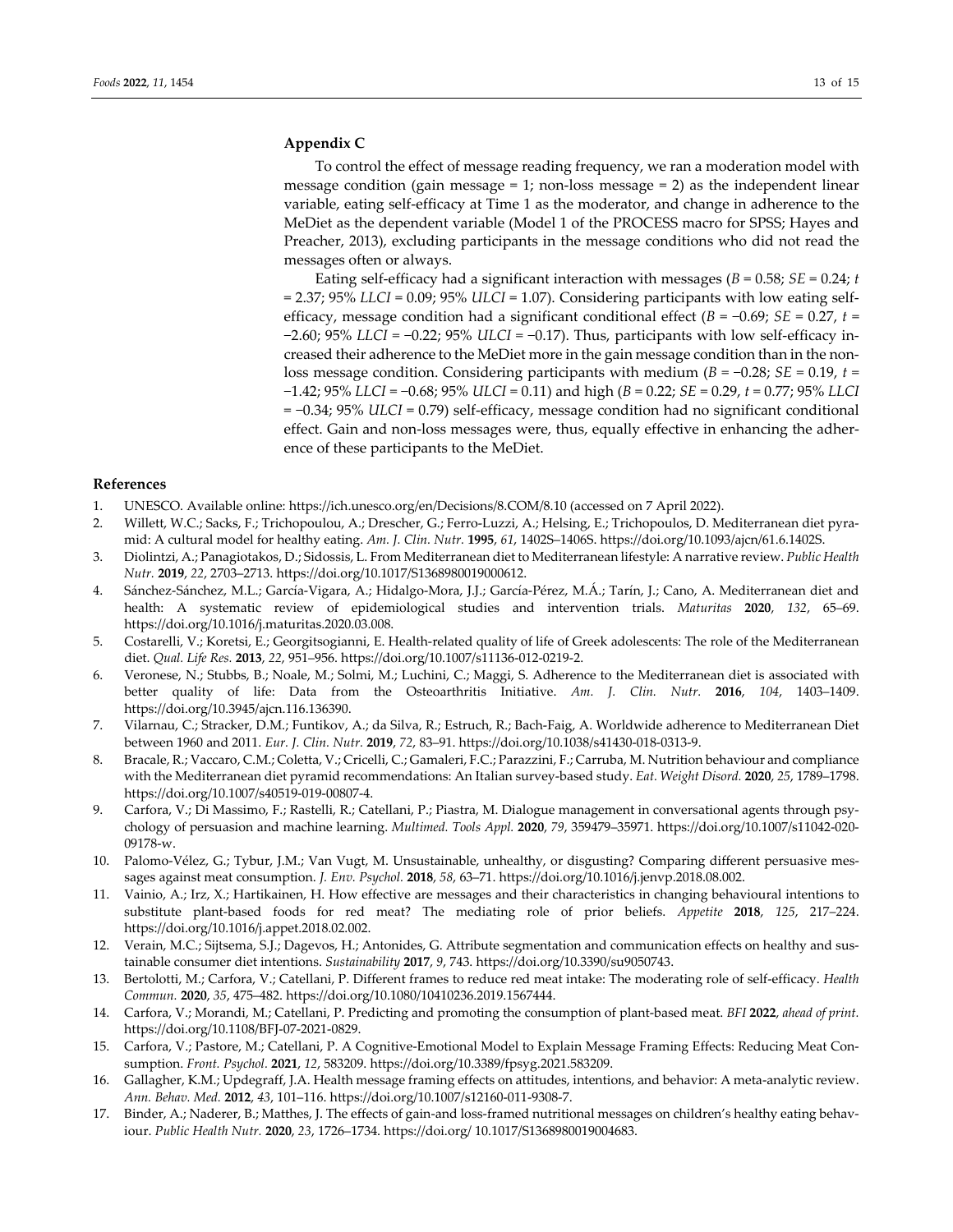- 18. Collins, E.I.; Thomas, J.M.; Robinson, E.; Aveyard, P.; Jebb, S.A.; Herman, C.P.; Higgs, S. Two observational studies examining the effect of a social norm and a health message on the purchase of vegetables in student canteen settings. *Appetite* **2019**, *132*, 122–130. https://doi.org/10.1016/j.appet.2018.09.024.
- 19. Zahid, A.; Reicks, M. Gain-framed messages were related to higher motivation scores for sugar-sweetened beverage parenting practices than loss‐framed messages. *Nutrients* **2018**, *10*, 625. https://doi.org/10.3390/nu10050625.
- 20. Cesario, J.; Corker, K.S.; Jelinek, S. A self‐regulatory framework for message framing. *J. Exp. Soc. Psychol.* **2013**, *49*, 238–249. https://doi.org/10.1016/j.jesp.2012.10.014.
- 21. Praxmarer-Carus, S.; Wolkenstoerfer, S.; Dijkstra, A. Outcome presence and regulatory fit: Competing explanations for the advantage of gains and losses over non‐gains and non‐losses. *J. Consum. Behav.* **2021**, *21*, 310–327. https://doi.org/10.1002/cb.2004.
- 22. de Bruijn, G.J.; Visscher, I.; Mollen, S. Effects of previous fruit intake, descriptive majority norms, and message framing on fruit intake intentions and behaviors in Dutch adults across a 1‐week period. *J. Nutr. Educ. Behav.* **2015**, *47*, 234–241. https://doi.org/10.1016/j.jneb.2015.02.001.
- 23. Dijkstra, A.; Rothman, A.; Pietersma, S. The persuasive effects of framing messages on fruit and vegetable consumption accord‐ ing to regulatory focus theory. *Psychol. Health* **2011**, *26*, 1036–1048. https://doi.org/10.1080/08870446.2010.526715.
- 24. Cesario, J.; Higgins, E.T.; Scholer, A.A. Regulatory fit and persuasion: Basic principles and remaining questions. *Soc. Personal. Psychol. Compass* **2008**, *2*, 444–463. https://doi.org/10.1111/j.1751‐9004.2007.00055.x.
- 25. Bandura, A. Social foundations of thought and action. In *The Health Psychology Reader*, 1st ed.; Marks, D.F., Ed.; SAGE Publica‐ tions: London, UK, 2002; pp. 94–106.
- 26. Ames, G.E.; Heckman, M.G.; Grothe, K.B.; Clark, M.M. Eating self‐efficacy: Development of a short‐form WEL. *Eat. Behav.* **2012**, *13*, 375–378. https://doi.org/10.1016/j.eatbeh.2012.03.013.
- 27. Gutiérrez‐Doña, B.; Lippke, S.; Renner, B.; Kwon, S.; Schwarzer, R. Self‐efficacy and planning predict dietary behaviors in Costa Rican and South Korean women: Two moderated mediation analyses. *Appl. Psychol. Health Well‐Being* **2009**, *1*, 91–104. https://doi.org/10.1111/j.1758‐0854.2008.01001.x.
- 28. Cuadrado, E.; Gutiérrez-Domingo, T.; Castillo-Mayen, R.; Luque, B.; Arenas, A.; Taberneroa, C. The self-efficacy scale for adherence to the Mediterranean diet (SESAMeD): A scale construction and validation. *Appetite* **2018**, *120*, 6–15. https://doi.org/10.1016/j.appet.2017.08.015.
- 29. Van't Riet, J.; Ruiter, R.A.; Werrij, M.Q.; De Vries, H. The influence of self‐efficacy on the effects of framed health messages. *Eur. J. Soc. Psychol.* **2008**, *38*, 800–809. https://doi.org/10.1002/ejsp.496.
- 30. Werrij, M.Q.; Ruiter, R.A.; Van'T Riet, J.; De Vries, H. Self‐efficacy as a potential moderator of the effects of framed health messages. *J. Health Psychol.* **2011**, *16*, 199–207. https://doi.org/10.1177/1359105310374779.
- 31. Yang, D.J. The communication effects of audience situation and message framing on smoking cessation. *Int. J. Manag. Econ. Soc. Sci.* **2013**, *2*, 252–264. https://doi.org/10.2139/ssrn.2368006.
- 32. Van't Riet, J.; Ruiter, R.A.; Smerecnik, C.; Vries, H.D. Examining the influence of self-efficacy on message-framing effects: Reducing salt consumption in the general population. *Basic Appl. Soc. Psychol.* **2010**, *32*, 165–172. https://doi.org/10.1080/01973531003738338.
- 33. Van't Riet, J.; Ruiter, R.A.; Werrij, M.Q.; De Vries, H. Self-efficacy moderates message-framing effects: The case of skin-cancer detection. *Psychol. Health* **2010**, *25*, 339–349. https://doi.org/10.1080/08870440802530798.
- 34. Carfora, V.; Morandi, M.; Jelić, A.; Catellani, P. The Psychosocial Antecedents of the Adherence to the Mediterranean Diet. *Public Health Nutr.* **2022**, 1–16. https://doi.org/10.1017/S1368980022000878.
- 35. Martínez‐González, M.Á.; Corella, D.; Salas‐Salvadó, J.; Ros, E.; Covas, M.I.; Fiol, M.; Wärnberg, J.; Arós, F.; Ruíz‐Gutiérrez, V.; Lamuela‐Raventós, R.M.; et al. Cohort profile: Design and methods of the PREDIMED study. *Int. J. Epidemiol.* **2012**, *41*, 377–385. https://doi.org/10.1093/ije/dyq250.
- 36. Martínez‐González, M.A.; García‐Arellano, A.; Toledo, E.; Salas‐Salvadó, J.; Buil‐Cosiales, P.; Corella, D.; Covas, M.I.; Schröder, H.; Arós, F.; Gómez-Gracia, E.; et al. A 14-item Mediterranean diet assessment tool and obesity indexes among high-risk subjects: The PREDIMED trial. *PLoS ONE* **2012**, *7*, e43134. https://doi.org/10.1371/journal.pone.0043134.
- 37. Godinho, C.A.; Alvarez, M.J.; Lima, M.L. Emphasizing the losses orthe gains: Comparing situational and individual moderators of framed messages to promote fruit and vegetable intake. *Appetite* **2016**, *96*, 416–425. https://doi.org/10.1016/j.gloen‐ vcha.2019.101971.
- 38. Eiser, J.R.; Miles, S.; Frewer, L.J. Trust, perceived risk, and attitudes toward food technologies. *J. Appl. Soc. Psychol.* **2002**, *32*, 2423–2433. https://doi.org/10.1111/j.1559‐1816.2002.tb01871.x.
- 39. Smerecnik, C.M.; Mesters, I.; Candel, M.J.; De Vries, H.; De Vries, N.K. Risk perception and information processing: The devel‐ opment and validation of a questionnaire to assess self‐reported information processing. *Risk Anal. Int. J.* **2012**, *32*, 54–66. https://doi.org/10.1111/j.1539‐6924.2011.01651.x.
- 40. Shen, L. Antecedents to psychological reactance: The impact of threat, message frame, and choice. *Health Commun.* **2015**, *30*, 975–985. https://doi.org/10.1080/10410236.2014.910882.
- 41. Murtagh, N.; Gatersleben, B.; Uzzell, D. Self-identity threat and resistance to change: Evidence from regular travel behaviour. *J. Environ. Psychol.* **2012**, *32*, 318–326. https://doi.org/10.1016/j.jenvp.2012.05.008.
- 42. Brown, S.L.; Smith, E.Z. The inhibitory effect of a distressing anti‐smoking message on risk perceptions in smokers. *Psychol. Health* **2007**, *22*, 255–268. https://doi.org/10.1080/14768320600843127.